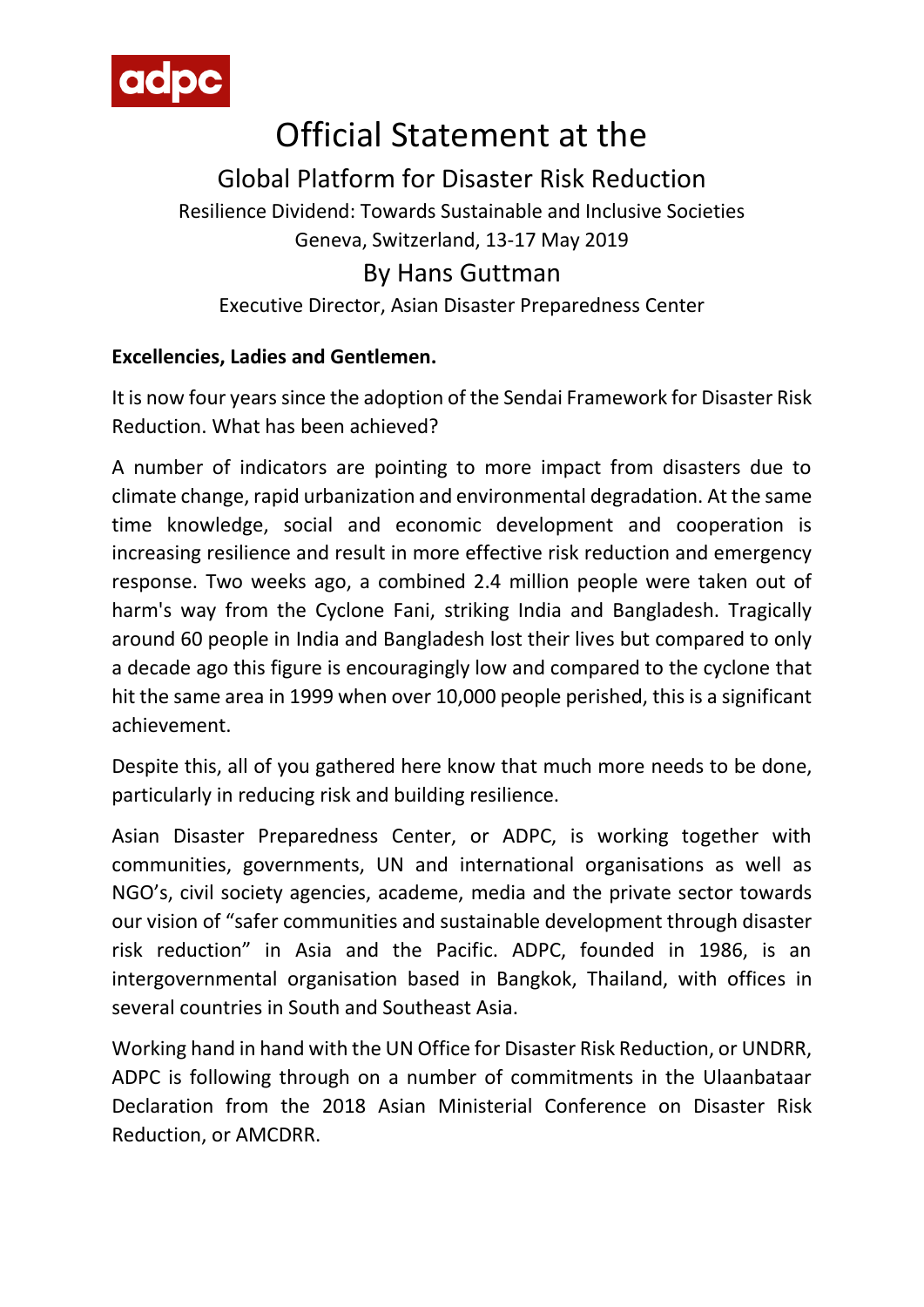ADPC is following up on the call for developing coherence in implementation between the major global frameworks, Sendai, Agenda 2030, Climate Change, etc. The 14th Meeting of the Regional Consultative Committee on Disaster Management, or RCC, held in Kathmandu in December 2018, brought together 18 countries in Asia and the Pacific to discuss what this means in practice at national and local level and the Kathmandu Statement, from the RCC meeting, is providing direction in this area which is being followed up.

To improve local capacities in DRR, resilience, response and recovery, ADPC is implementing a regional initiative to empower local actors, in six countries, soon to be eight, by improving capacities, coordination, leadership and governance of local government, civil society and the private sector. This investment in local capacity is also a direct contribution to the core responsibility #5 of the World Humanitarian Summit.

Working with UNDRR, ADPC is supporting assessments of the status and development of national and local strategies for DRR, Target E of the Sendai Framework, in 10 countries in Asia.

To respond to the call for accelerating the work in building capacity and systems for countries to report on the Sendai Framework ADPC has assisted UNDRR in developing an e-learning module of the guidelines and tools in the reporting. It has to date been used by several hundred practitioners. It is currently available in English but will shortly be translated into 5 major UN languages (Russian, French, Spanish, Arabic and Chinese).

The Ulaanbaatar Declaration calls for strengthening regional platforms for DRR, and ADPC has redoubled its support to the RCC with its 26 member countries and will soon expand the Asian Preparedness Partnership (APP), an innovative humanitarian stakeholders network in Asia facilitated by ADPC, from six to eight countries.

To support rights-based approaches in DRR and "whole of society" approaches with special attention to the consequences of gender inequality, poverty and needs of vulnerable groups, ADPC is implementing a regional initiative with practical work in Nepal, Philippines and Papua New Guinea.

ADPC is also at the forefront of finding "fit-for-purpose" new technologies and innovation. Specifically, working in the Mekong region with the application of remote sensing tools and supporting an innovation forum for local level response and recovery actors within the APP.